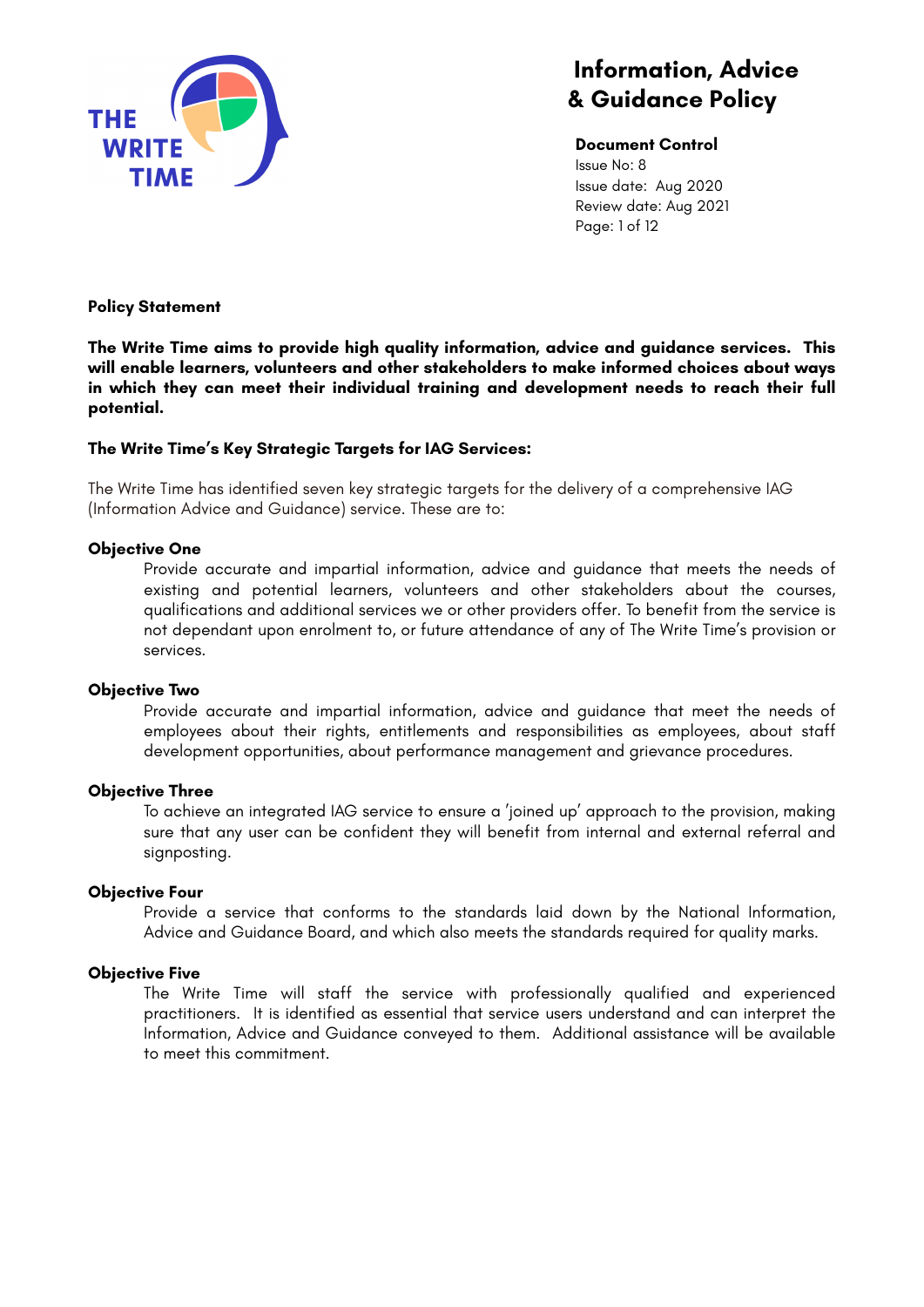

**Document Control** Issue No: 8 Issue date: Aug 2020 Review date: Aug 2021 Page: 2 of 12

### **Objective Six**

Provide a service which is trusted, confidential (subject to The Write Time's confidentiality policy) and which meets the highest standards of equality of opportunity. In accordance with The Write Time 's Equality and Diversity Policy there is a commitment to providing equality of opportunity by ensuring that advice and guidance services are available to all regardless of age, disability, gender or gender identity, race, (ethnic origin), religious belief or sexual orientation.

#### **Objective Seven**

Raise the quality and effectiveness of The Write Time's IAG services; this is to be achieved by the continuous monitoring of the service, seeking feedback and opinions from the users of the service and to use this to plan any improvements or necessary changes to the service. 10 Information, Advice and Guidance Services for Adults

### **Supporting these objectives are the following statements:**

- 1 IAG statement of external service
- 2 IAG statement of internal service

#### **NB. These documents are available upon request in alternative formats**

#### **Statement of External Service**

This statement sets out the details of The Write Time's IAG service as it applies to external clients, Learners and other stakeholders. The purpose of this statement is to clarify what is on offer, and what someone can expect when using the service.

#### **Who can use our services?**

- **Current Learners** who are enrolled on a course, at The Write Time projects can access the service and can request an enhanced / follow up IAG interview.
- **Enquirers and prospective learners** who do not yet study with The Write Time but are considering us as an option.

#### **What can you expect from us?**

• **Accurate and impartial information, advice and guidance** on the full range of services we offer, as detailed below. We offer information and advice on courses and qualifications available at The Write Time and other external providers. If study elsewhere is more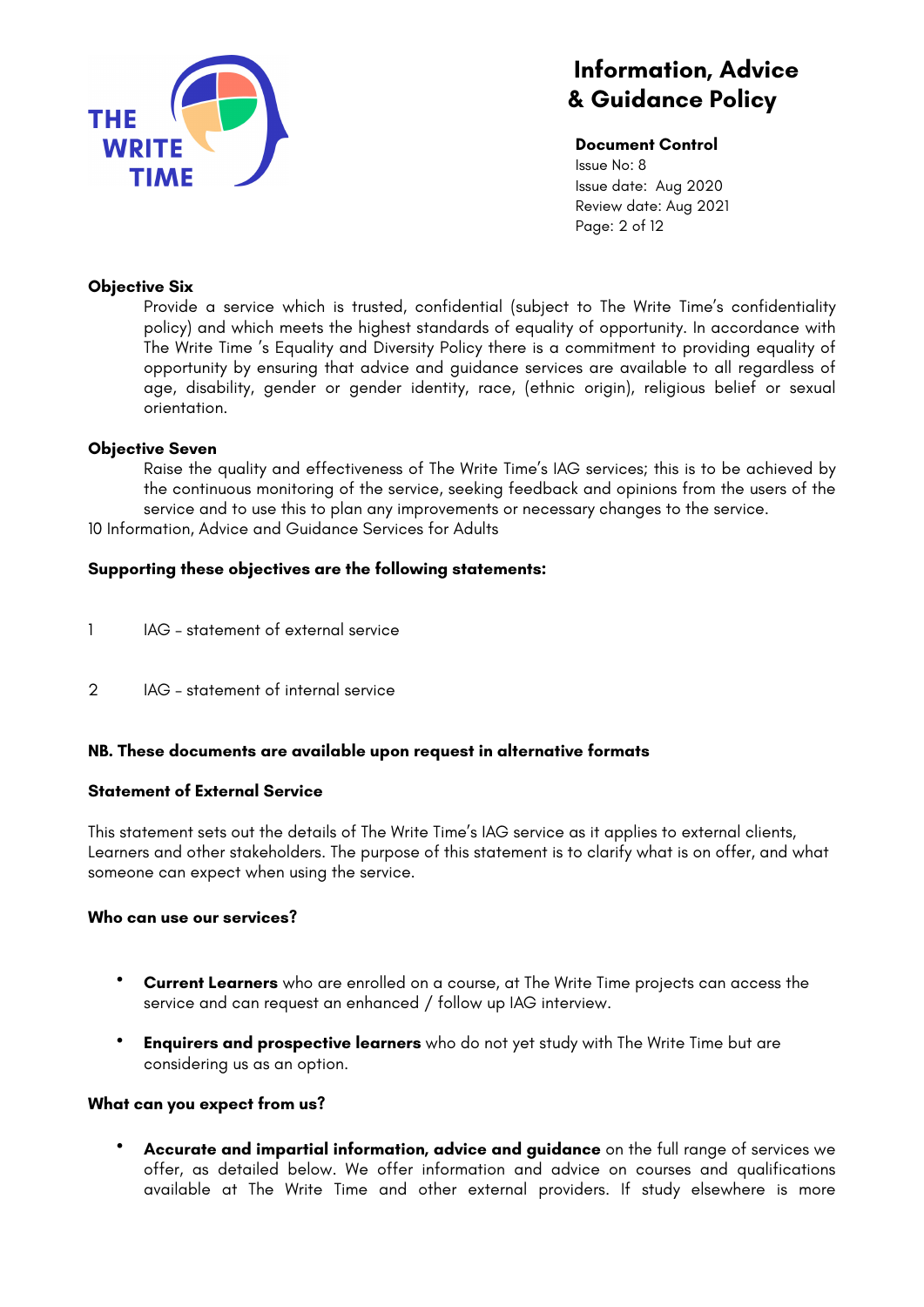

**Document Control** Issue No: 8 Issue date: Aug 2020 Review date: Aug 2021 Page: 3 of 12

appropriate then we will, suggest alternatives to ensure the client's best interests are considered.

- **A service that conforms to national standards.** We aim to meet the Principles for Coherent Service Delivery laid down by The National Information, Advice and Guidance Board. This means that our service will be:
	- o Accessible and Visible
	- o Professional and Knowledgeable
	- o Impartial
	- o Responsive to individual need
	- o Friendly and welcoming
- **Equality of Treatment.** We aim to treat all our students solely on the basis of their merits, abilities and potential, regardless of age, disability, gender, gender identity, Race (ethnicity), religious beliefs, sexual orientation, socio-economic background, or any other distinction.
- **Confidentiality.** In order to provide the best possible service, we need to ask question about your personal details and circumstances. This information will be kept confidential. (subject to The Write Time's confidentiality policy and Data protection policy) Individual records of clients can only be accessed by authorised The Write Time employees who need to see this information as part of their work. We take all appropriate physical, technical and contractual measures to ensure that your information will not be used by anyone outside The Write Time. Should The Write Time need to pass your data to a third party organisation, this will only be done with your full consent.

#### **What do we expect from you?**

- As much relevant and honest information as you can give us, so that we can answer your enquiry fully. E.g. disclosing a disability or an additional requirement to enable us to provide extra support if applicable.
- If you have any questions or concerns about your application, your enquiry, your course or your progress, we expect you to contact us as soon as possible in order to resolve the issue.

#### **Feedback, comments and complaints**

- We are committed to developing the quality of our services and we regularly seek the views of our students to find out how far they are satisfied with the courses and support provided by The Write Time.
- We welcome any comments you may have which could help us to improve our services. If you are a learner with us you can pass your comments directly to your tutor or to your elected learning representative. If you are not yet a learner you can contact us by emailing [sammurray@thewritetime.org](mailto:sammurray@thewritetime.org) including 'IAG Request' in the email subject.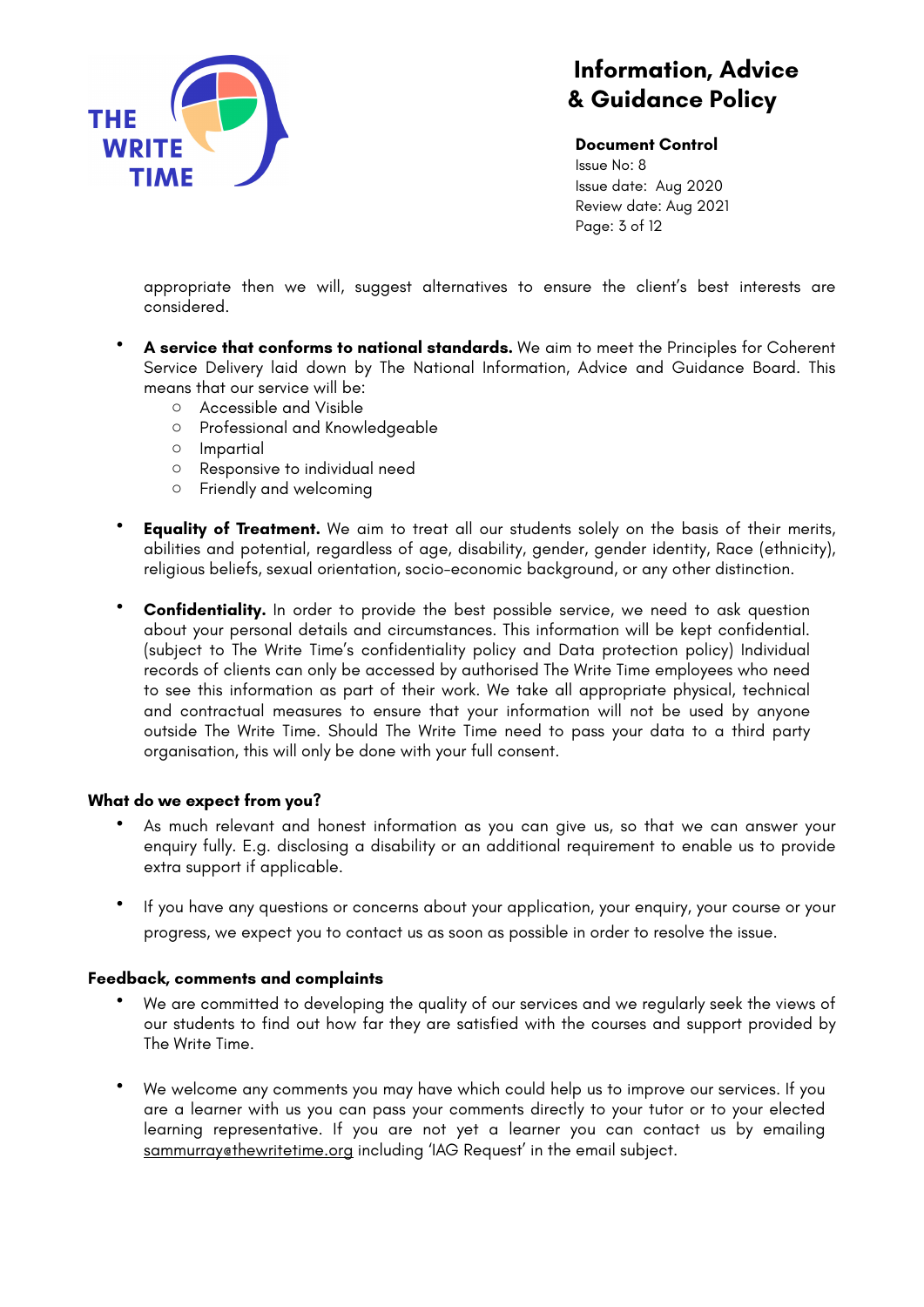

**Document Control**

Issue No: 8 Issue date: Aug 2020 Review date: Aug 2021 Page: 4 of 12

• We hope that you are happy with the service you receive but if you are not then we will investigate and deal with any difficulties you experience. If you have a complaint then we will treat it in confidence and will do our best to resolve it fairly and quickly in accordance with The Write Time 's complaints procedure, a copy of which can be obtained from our website.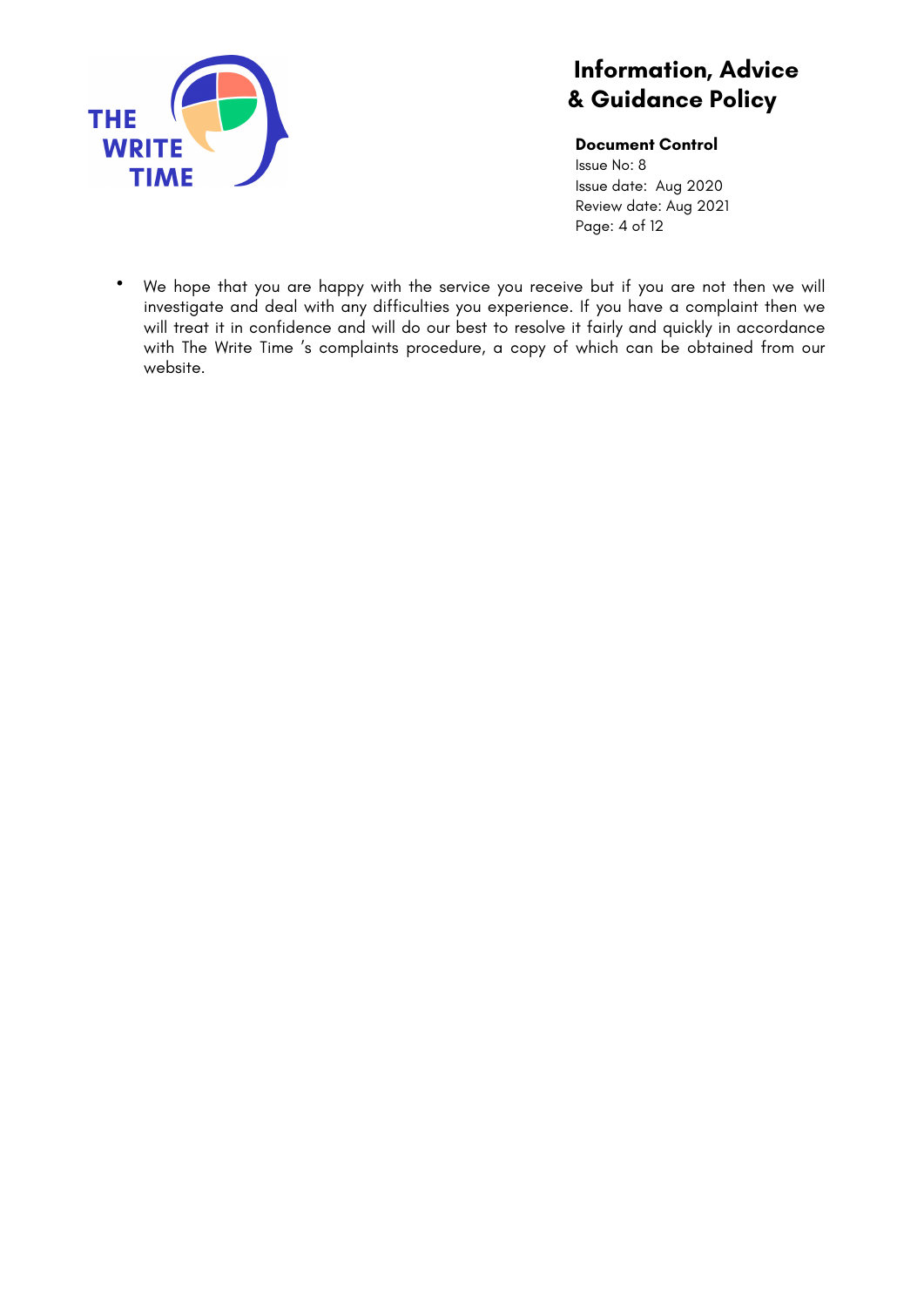

**Document Control** Issue No: 8 Issue date: Aug 2020 Review date: Aug 2021 Page: 5 of 12

## **THE SERVICES WE OFFER**

## **1. Help with choosing the right course of study and/or qualification**

- Printed information will be available detailing The Write Time's provision and services. This information is also available on the web site. It also includes details about learning at The Write Time and the additional integrated services available to learners. This information is comprehensive and regularly updated.
- Access to The Write Time's expert IAG team, who can provide you with more information about the study and employability options open to you.
- For courses, a personal interview with a member of our frontline staff, who will discuss your educational background and needs, your career aspirations, and the options open to you.
- Course information, information, advice and guidance is also available through affiliated centres, outreach events, open days, and at various local shows and events throughout the year.

## **2. Help with starting your studies**

- We will provide you with written information about the enrolment process, about transport arrangements for enrolment, and attendance.
- We will provide you with a induction programme which will include information about:
	- o Your specific course, and how it will be assessed
	- o Learning support available to you
	- o The IAG team
	- o Welfare and Counselling services available to you

## **3. Support during your programme**

- We will provide on-going advice and guidance throughout your time with us in order to assist your learning and your personal development. This will include:
	- o Course-based support from your tutor or employment services broker.
	- o A three stage Information, advice, and guidance service, to enable you to plan your personal, educational and career development. Every Learner at The Write Time will receive an initial, mid-point and Exit IAG interaction.
	- o Reasonable adjustment and study support to facilitate your studies if you have a disability or additional requirements.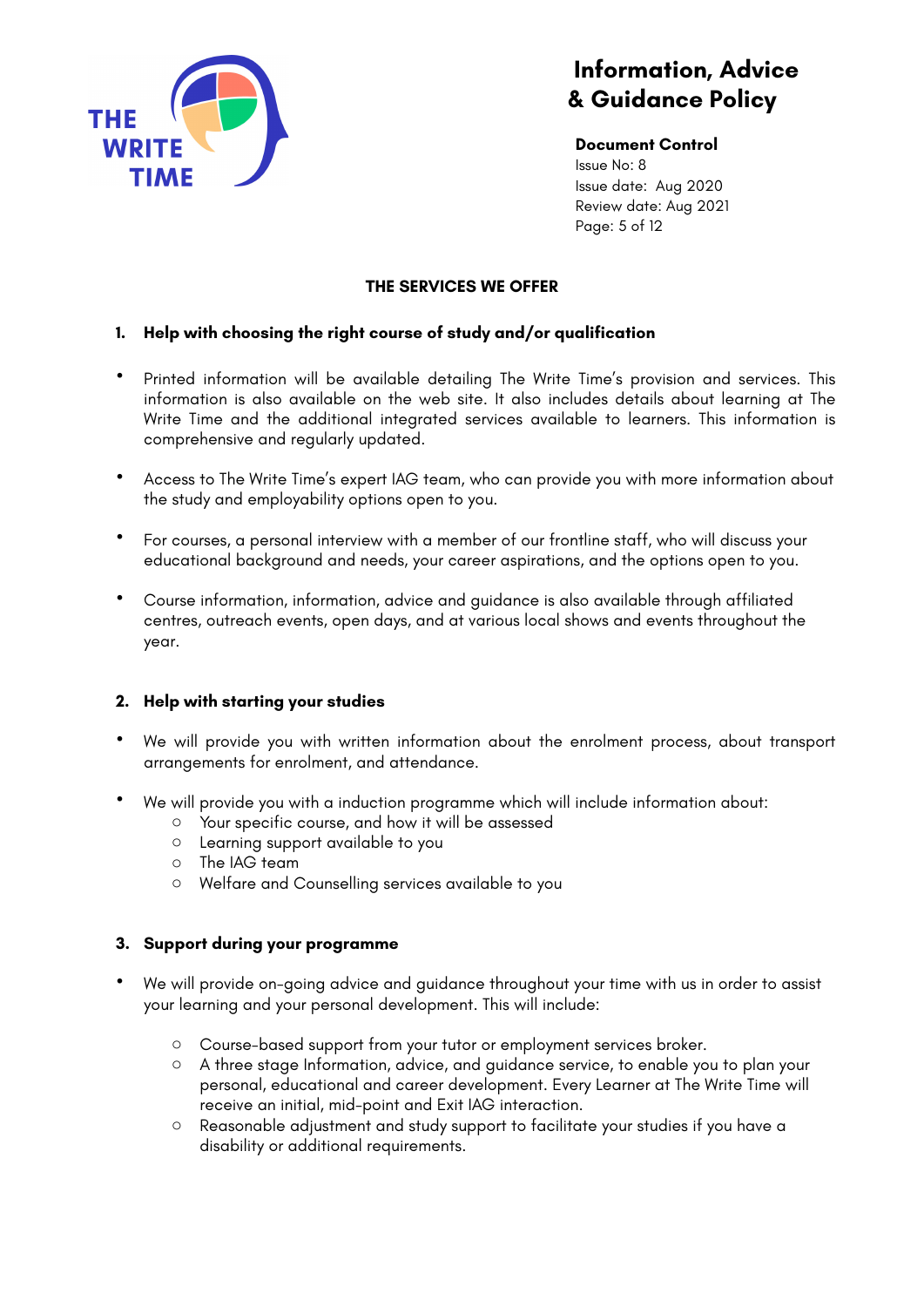

**Document Control**

Issue No: 8 Issue date: Aug 2020 Review date: Aug 2021 Page: 6 of 12

# **4. Help with Moving on**

- We will provide help and support to enable you to choose what you will do next. This may include:
- Support from teaching staff who can provide you with more information about options beyond your present study, whether it's progression to another course of study, progression to further / Higher education or progression to employment
- Information, advice and guidance about the job-seeking process including CVs and completing application forms, preparing for interviews, and looking for job vacancies.
- NB. Access to the enhanced level service is subject to funding eligibility.

## **Statement of Internal Service**

This statement sets out the details of The Write Time's IAG service as it applies to employees, volunteers and additional stakeholders. The purpose of this statement is to clarify the aims of the internal service, what can actually be provided, and what someone can expect when using the internal IAG service.

## **Who can use our services?**

• **Current employees and volunteers** who are employed by The Write Time on either a full time, part time or sessional contract and are seeking advice & guidance.

## **What can you expect from us?**

• **Accurate and impartial information, advice and guidance** on the full range of services and opportunities that the organisation offers. This could be for reasons of staff development, career advancement, gaining additional experience, and assistance preparing for a change of career direction.

## • **How to access this service?**

All staff can and already accesses the service in a number of ways, directly through induction, a 1-2-1 or an employee appraisal. Direct access to an IAG practitioner can be arranged if required by contacting one of the advisors via a centre.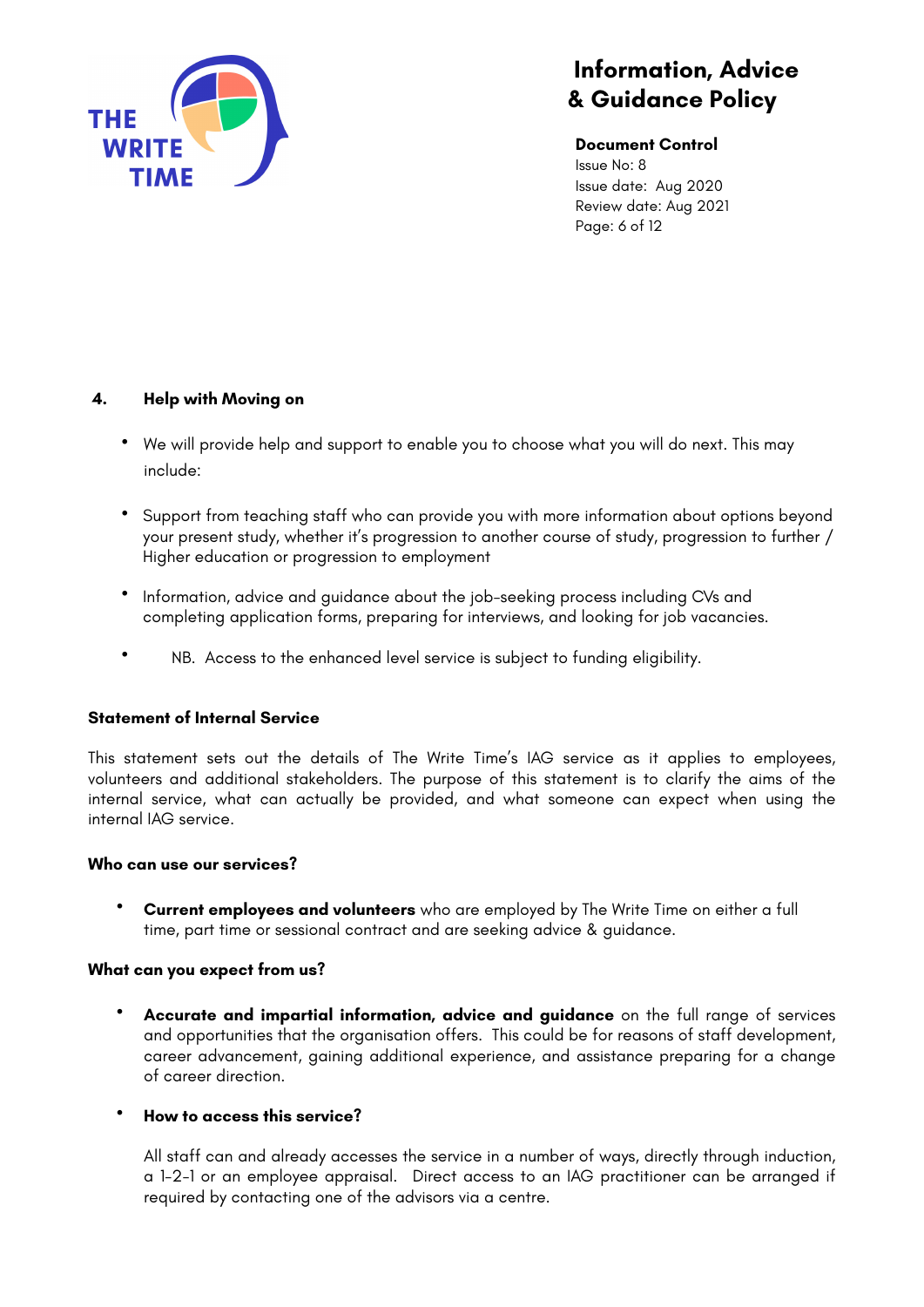

**Document Control** Issue No: 8 Issue date: Aug 2020 Review date: Aug 2021 Page: 7 of 12

• **A service that conforms to national standards.** We aim to meet the Principles for Coherent Service Delivery laid down by The National Information, Advice and Guidance Board. This means that our internal service will be of the same standard and quality as outlined above for the external service.

## **Internal Service Objectives:**

### **OBJECTIVES**

- 1. IAG provision is at the heart of our external provision and so it is too for the internal provision. The main function of the internal IAG provision is for the purposes of internal communication, and as a tool for the continued development of the organisation's performance and individual employees.
- 2. To enable our employees to identify and recognise the extent of their own competencies and to direct them to the most appropriate internal and/or external sources for personal and professional development. This will include addressing individual CPD (Continuous Professional Development) needs.
- 3. The Write Time has committed to training and equipping all frontline employees in IAG to a level that meets their job role requirements and responsibilities. This will ensure all employees have a sufficient knowledgeable and professional approach to their work and the ability to continuously develop the professional development of the organisation and its clients and stakeholders.
- 4. To evaluate and continuously improve our performance, measuring distance travelled against:
	- National Quality Marks, (Investors In People, etc)
	- Staff retention and turnover statistics
	- Requests for additional training.
	- Staff Continuous Personal Development (meeting Institute for Learning, Awarding Body and other related requirements).
	- 1-2-1s, Appraisals and Performance Management meetings
- 5. To continue to develop effective strategies and take effective action to improve the company performance through the up-skilling and development of our employees and volunteers.
- 6. To use the Internal IAG Policy to ensure the continued reinforcement of The Write Time's values and operating practices.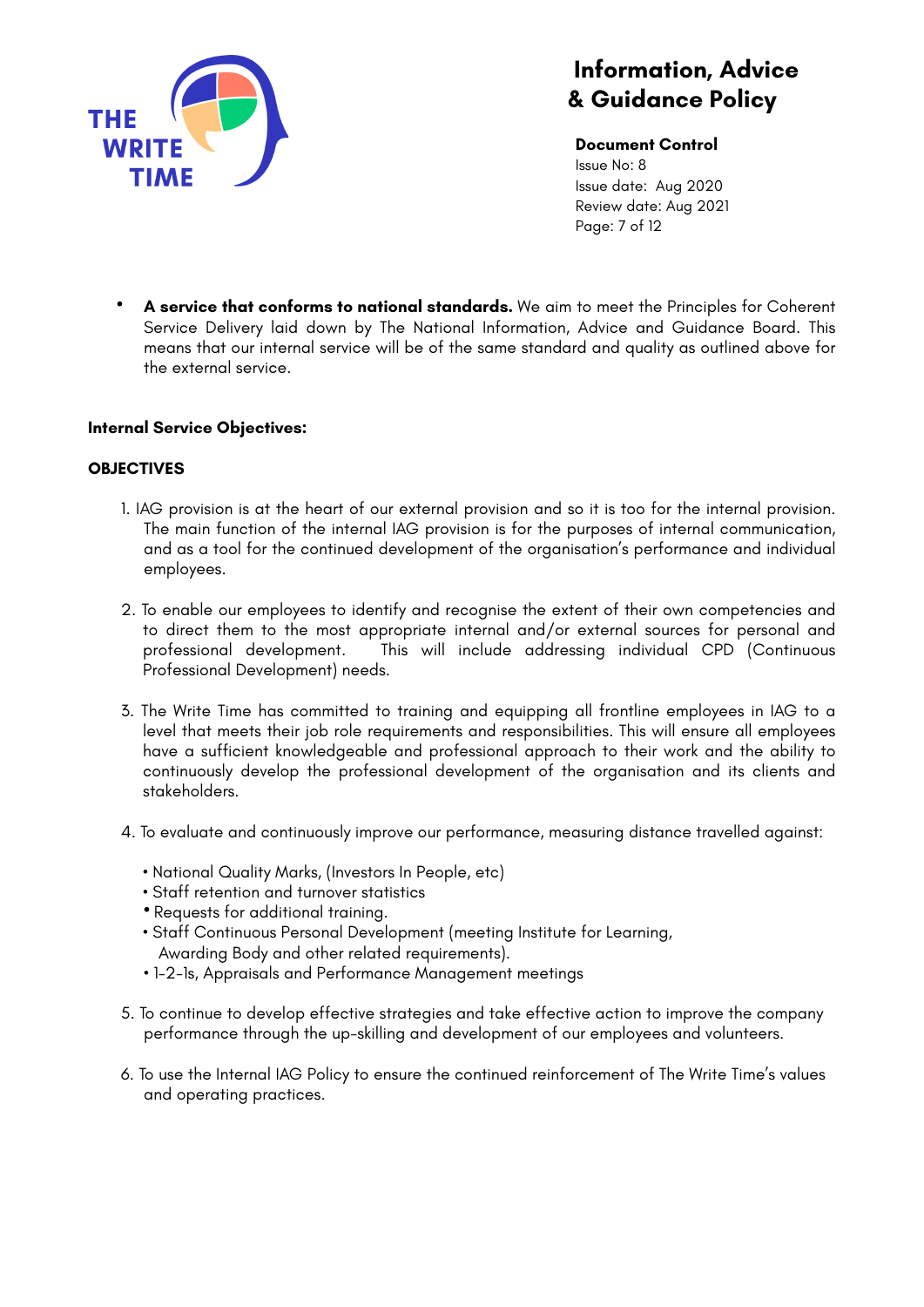

**Document Control** Issue No: 8 Issue date: Aug 2020 Review date: Aug 2021 Page: 8 of 12

## **The Write Time Performance Management Guidance for Line Managers and Team Leaders**

The Write Time has developed a new system for team leaders and managers to evidence the use of the internal IAG service with their employees. Each team leaders or manager has been issued a Performance Management file to keep track of employees 1-2-1s and appraisals.

HR has written procedural guidance fro team leaders and managers which should be referred to implement the Internal IAG service. Listed below is a summary of the areas covered within the procedure.

## **Guidance Objectives:**

- What is Performance Management?
- Benefits of Performance Management…

## **Main features of the process**

- Preparing a Performance Plan (Inc. Use of Smart Objectives)
- **Competencies**
- The Development Plan (inc prep of a Development Opportunities)
- An Action Plan
- The Performance Review

## **The Write Time All Employees**

The Write Time has developed a new system for all employees to record use of the internal IAG service. The CPD file will allow every employee to keep copies of their CV, applicable qualification certificates, 1-2-1s, annual appraisals and completed CPD together in one place. This file will allow all employees to track their role related performance targets, personal and professional development targets and CPD activities.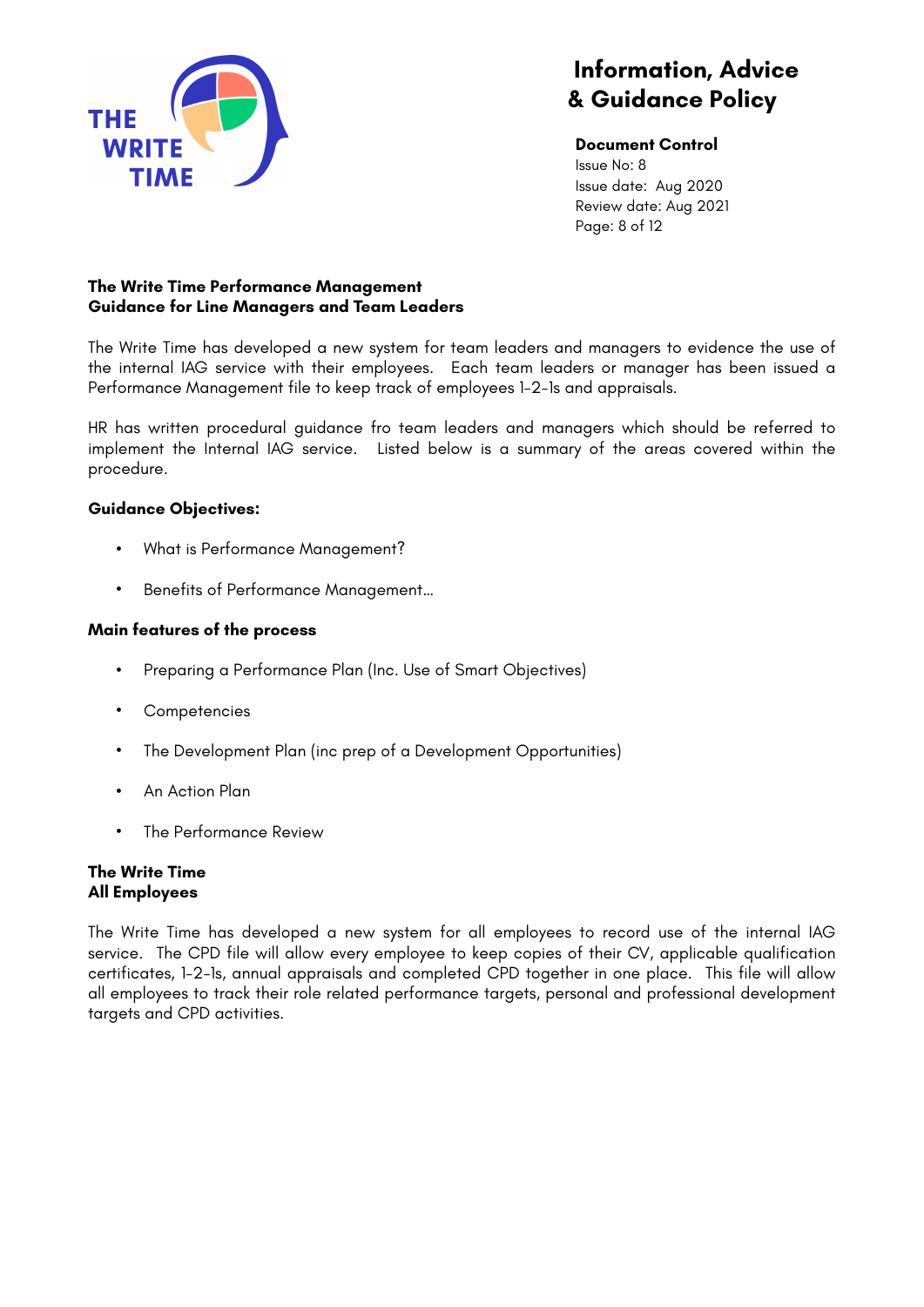

### **Document Control**

Issue No: 8 Issue date: Aug 2020 Review date: Aug 2021 Page: 9 of 12

## **Appendix 1**

## **The 3 stages of the IAG Process**

## **Initial IAG**

- A discussion and the recording of the client's current circumstances.
- A current skills / qualifications audit.
- A discussion and the recording of the options that is available to the client, both internally and externally.
- An exploration of the eligibility and any possible barriers to entry of the options discussed with the client.
- An explanation of the advantages and disadvantages of the chosen course of action decided upon by the client.
- An explanation of the purpose and function of the initial assessment and or skills scan and how the outcomes are used to support and develop the ILP.
- The creation of a personalised ILP (individual learning plan)
- An explanation of the additional support that is available.<br>• Civing contact details to the client of the prostitioner and
- Giving contact details to the client of the practitioner and the centre if applicable.

## **Mid stage IAG**

- A discussion about the client's progress against their own learning and assessment targets.
- A review of the appropriateness of the client's ILP and a discussion to decide whether changes are required.
- A review of whether the client requires additional services as part of their learner's journey, this may include referral / signposting to additional internal or external services.
- A discussion about the client's post programme opportunities, this will include a review of the client's employability and eligibility to continued learning.

## **Exit stage IAG**

- Benefits gained from participating in the programme / course of learning.<br>• A discussion to review the clients next steps in their learner's journey, this v
- A discussion to review the clients next steps in their learner's journey, this will include: future opportunities, what is available and funding opportunities.
- Collection of feedback from the client on their reflection on the learning experience, and the level of service they received.
- A discussion of possible career progression, if the client is employed the employer ideally should be encouraged to participate in exit IAG.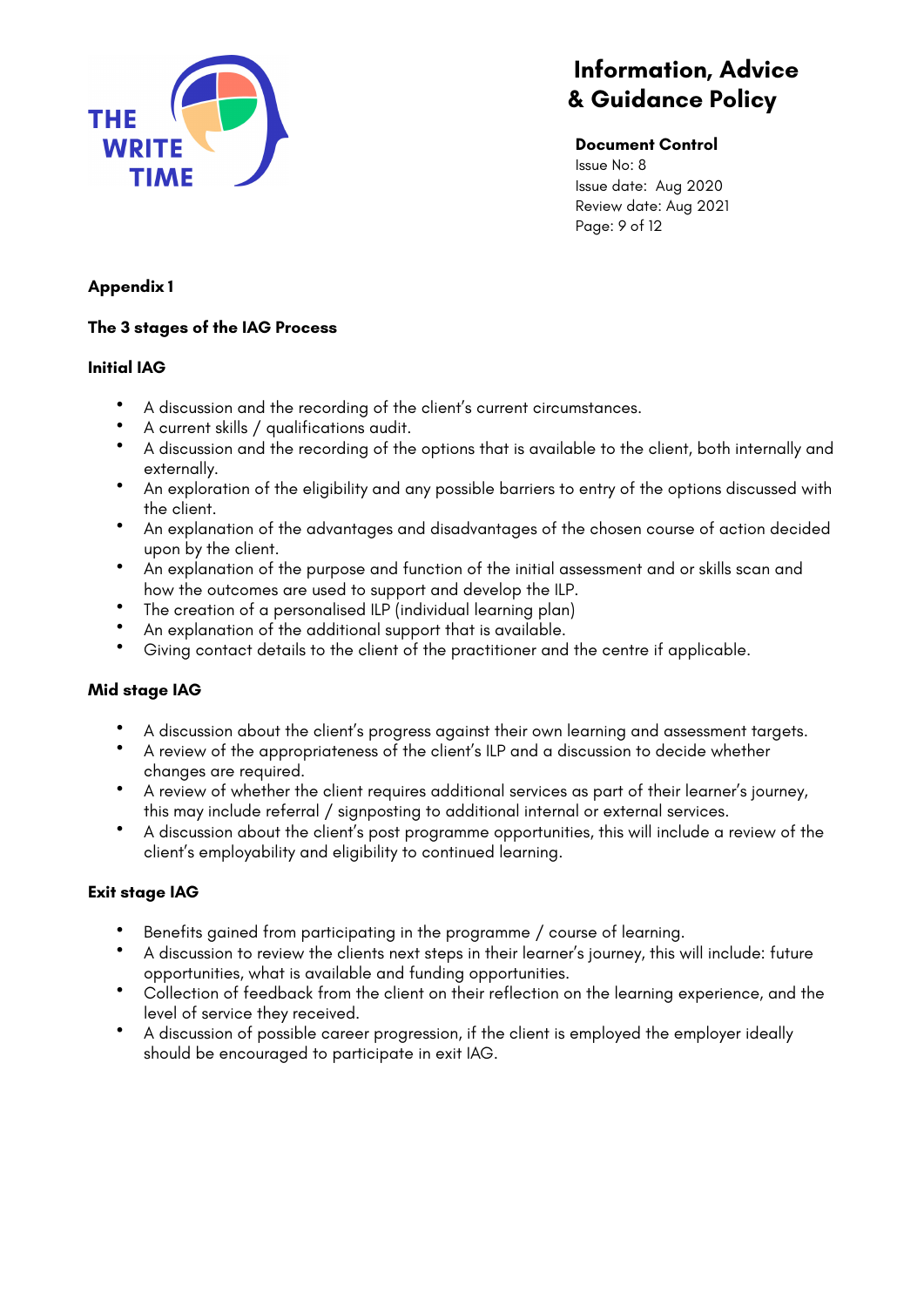

**Document Control** Issue No: 8

Issue date: Aug 2020 Review date: Aug 2021 Page: 10 of 12

# **Appendix 2**

## **How to ensure we provide an effective IAG Session**

This is a guide which is to be considered as the Minimum Level of Standard that any The Write Time IAG Practitioner will deliver to any beneficiary. (NB. This is not an exhaustive list but is to be considered as a guide of practice).

- Make sure that you introduce yourself?
- Manage the environment? Complete the Housekeeping… toilets/ fire exit, H&S procedures, consider if a private space is required? Is there a gender situation that necessities a semi private space to protect the client and practitioner?
- Explain the Confidentiality Policy and its Limits… also mention how Data Protection legislation fits and The Write Time's policy applies to IAGs.
- There are exceptions, to confidentiality, explain these are in the interest of the clients or clients family and confidentiality is only breached in exceptional circumstances, if there is a possibility of a risk of immediate harm.
- Explain the session plan; give details of timing and the expectation of the session 30, 45 or 60 mins etc. When would I need to use a private room?
- Gathering of information (what they need and where they are)
	- o Personal and contact details
	- o Current situation
	- o Aims and aspirations
- Identify realistic requirements according to their skills and challenge those that are unrealistic.
- Ensure that we provide client support: use relevant information leaflets, when signposting make sure the details are up to date and accurate.
- If you don't know an answer, be honest and state when you can get that information to the client. (Make arrangements to investigate and research it)
- Action plan
	- o Discuss suitable options and barriers to entry and these can be removed
	- o Use smart targets and prioritise the client's course of action.
	- o Make sure the client understands and agrees with the plan.
- Summarise the conversation:
	- o Record the session and provide a copy to the client.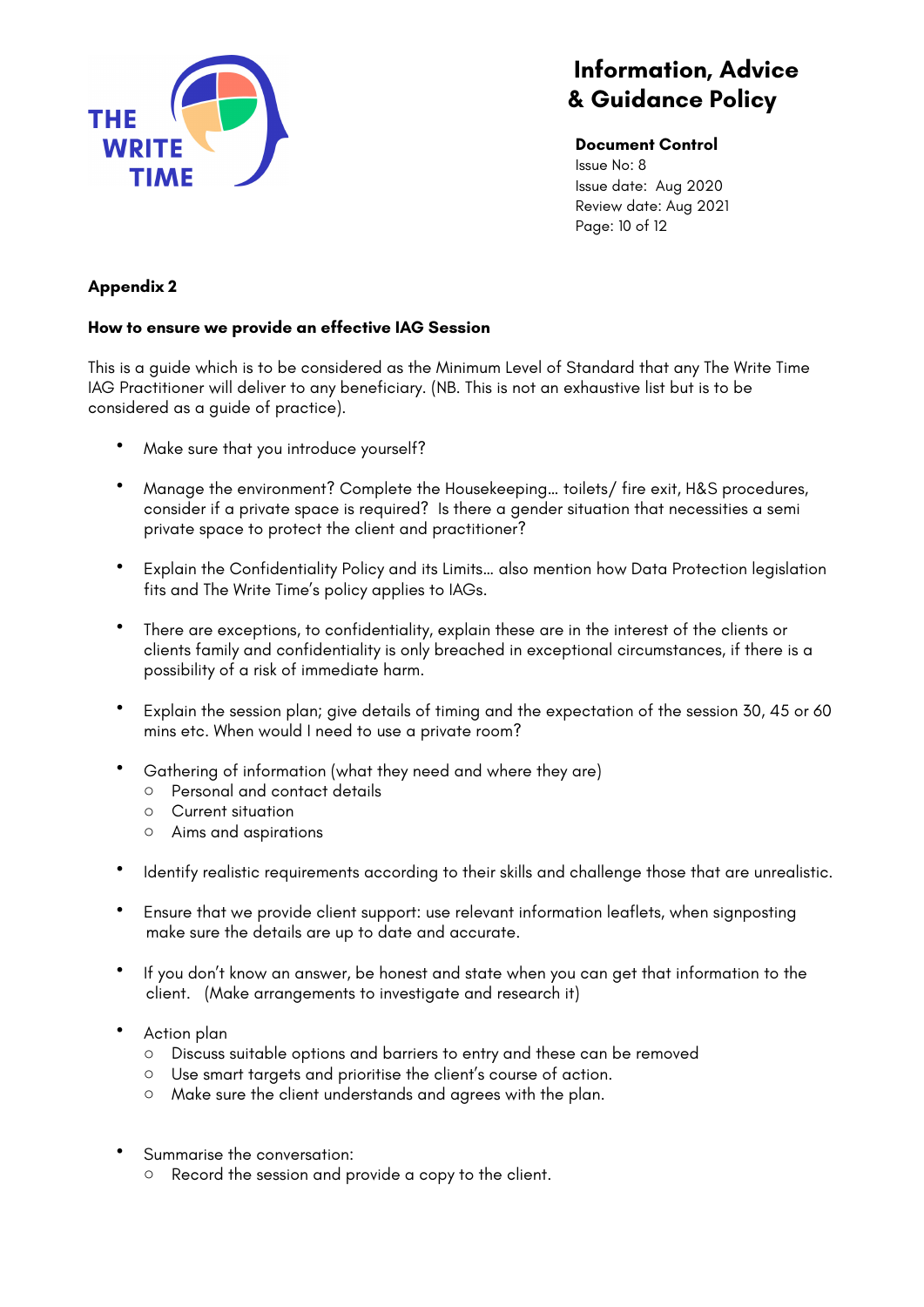

**Document Control** Issue No: 8 Issue date: Aug 2020 Review date: Aug 2021 Page: 11 of 12

o Double Check client's satisfaction and understanding of the session and the information given.

## **How is an effective session completed?**

### **1: Effective questioning / basic skills**

Questioning skills – the ability to ask appropriate questions that encourage the client to tell their story. These include:

- Use open questions that do not allow a yes / no answer.
- Only use closed questions when appropriate.
- Use probing / exploratory questions to gain a greater understanding of the client's needs.
- Only use challenging questions when appropriate.

#### **2: What's going on: - Clarification of the key issues**

**Help clients tell their story:** Clients need to talk about their problems and concerns. This may be something that is done with ease or something which a client struggles to discuss.

**Help clients' challenge their blind spots and develop new perspectives:** Clients are enabled to see their concerns objectively. Problems and missed opportunities are discussed, as well as ways in which they want their life to be different.

**Help clients focus on issues that will make a difference:** Clients are helped to identify their most important concerns and prioritise.

#### **3: How do we help the client to get what they need?**

**Help clients brainstorm a range of activities to accomplish their goals:** Clients will need a range of options to help them make a decision, consider a number of possible solutions to allow a client to achieve their goal.

**Help clients choose action strategies that best fit their needs and resources:** The client is helped to pick the best solution from the ones brainstormed.

Help client draw up a plan: A step by step process is discussed for achieving goals, with goals prioritised:

## **Skills required:**

Paraphrasing: putting into words briefly what the speaker has said, without interpreting or adding anything